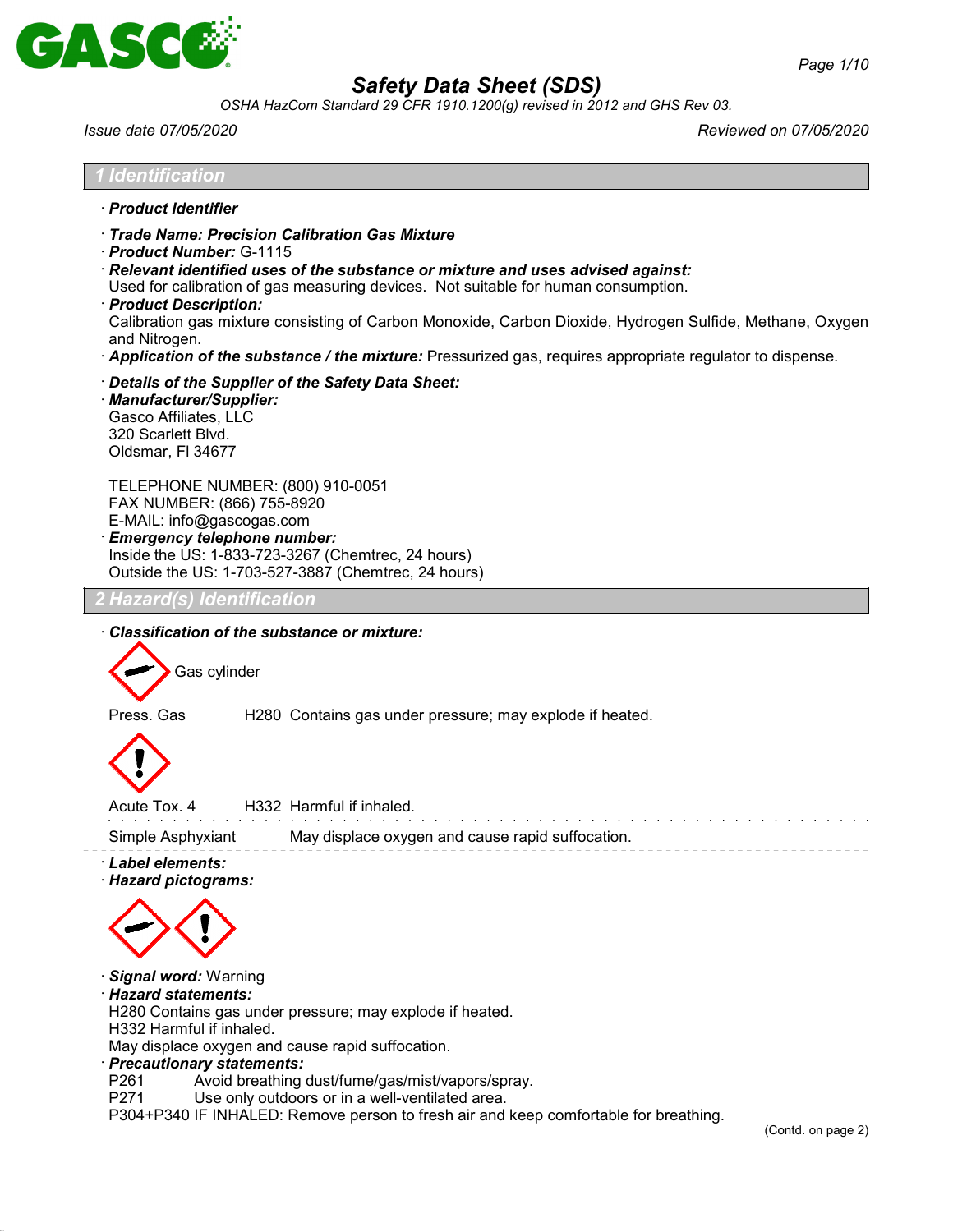*OSHA HazCom Standard 29 CFR 1910.1200(g) revised in 2012 and GHS Rev 03.*

*Issue date 07/05/2020 Reviewed on 07/05/2020*

### *Trade Name: Precision Calibration Gas Mixture*

P312 Call a poison center/doctor if you feel unwell.

P410+P403 Protect from sunlight. Store in a well-ventilated place.

· *Unknown acute toxicity:*

100 % of the mixture consists of component(s) of unknown toxicity.

- · *Classification system:*
- · *NFPA ratings (scale 0 4)*

1 0  $\overline{0}$ Health  $= 1$  $Fire = 0$ Reactivity =  $0$ 

· *HMIS-ratings (scale 0 - 4)*

**HEALTH**  FIRE **REACTIVITY** 0 1  $\boxed{0}$ Health  $= 1$  $Fire = 0$ Physical Hazard = 0

· *Hazard(s) not otherwise classified (HNOC):* None known

### *3 Composition/Information on Ingredients*

#### · *Chemical characterization: Mixtures*

· *Description:* Mixture of substances listed below with non-hazardous additions.

| <b>Dangerous Components:</b> |                                                                                                                              |                   |  |
|------------------------------|------------------------------------------------------------------------------------------------------------------------------|-------------------|--|
| CAS: 7727-37-9               | Nitrogen                                                                                                                     | 61.4425-86.044%   |  |
| RTECS: QW 9700000            | ← Press. Gas, H280; Simple Asphyxiant                                                                                        |                   |  |
| CAS: 630-08-0                | Carbon Monoxide                                                                                                              | $0.005 - 0.15%$   |  |
| RTECS: FG 3500000            |                                                                                                                              |                   |  |
| CAS: 124-38-9                | Carbon Dioxide                                                                                                               | $0.5 - 15%$       |  |
| RTECS: FF 6400000            | $\diamond$ Press. Gas, H280; Simple Asphyxiant                                                                               |                   |  |
| CAS: 74-82-8                 | Methane                                                                                                                      | $1.45 - 2.5%$     |  |
| RTECS: PA 1490000            | Elam. Gas 1, H220; < Press. Gas, H280; Simple Asphyxiant                                                                     |                   |  |
| CAS: 7782-44-7               | Oxygen                                                                                                                       | 12 - 20.9%        |  |
|                              | <b><sup>◆</sup> Oxid. Gas 1, H270; → Press. Gas, H280</b>                                                                    |                   |  |
| CAS: 7783-06-4               | Hydrogen Sulfide                                                                                                             | $0.001 - 0.0075%$ |  |
|                              | $\circledast$ Flam. Gas 1, H220; $\diamondsuit$ Press. Gas, H280; $\circledast$ Acute Tox. 2,<br>H330; Aquatic Acute 1, H400 |                   |  |
| 4 First-Aid Measures         |                                                                                                                              |                   |  |

#### · *Description of first aid measures*

#### · *General information:*

Symptoms of poisoning may occur after exposure to dust, fumes or particulates; seek medical attention if feeling unwell.

· *After inhalation:*

Supply fresh air. If required, provide artificial respiration. Consult doctor if symptoms persist.

- In case of unconsciousness place patient stably in the side position for transportation.
- · *After skin contact:* If skin irritation occurs, consult a doctor.

#### · *After eye contact:*

Rinse opened eye for several minutes under running water. If symptoms persist, consult a doctor.

· *After swallowing:* If swallowed and symptoms occur, consult a doctor.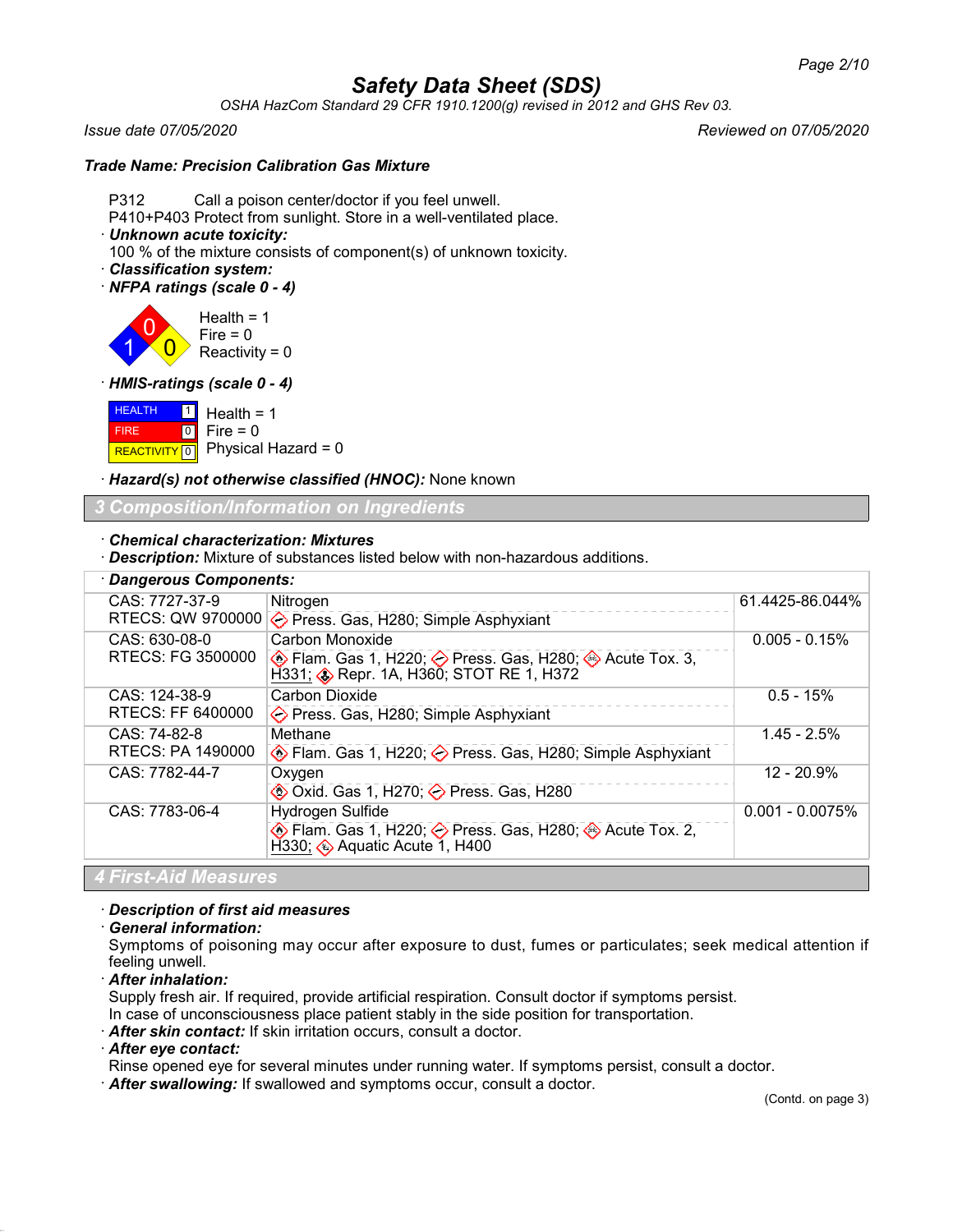*OSHA HazCom Standard 29 CFR 1910.1200(g) revised in 2012 and GHS Rev 03.*

*Issue date 07/05/2020 Reviewed on 07/05/2020*

*Trade Name: Precision Calibration Gas Mixture*

- · *Information for doctor*
- · *Most important symptoms and effects, both acute and delayed:* No further relevant information available.
- · *Indication of any immediate medical attention and special treatment needed:*
- No further relevant information available.

### *5 Fire-Fighting Measures*

- · *Extinguishing media*
- · *Suitable extinguishing agents:* Use water spray to cool fire-exposed containers.
- · *For safety reasons unsuitable extinguishing agents:* No further relevant information.
- · *Special hazards arising from the substance or mixture:*

If incinerated, product will release the following toxic fumes: Oxides of Carbon, Nitrogen (NOx) and Sulfur.

#### · *Advice for firefighters*

This gas mixture is not flammable; however, containers, when involved in fire, may rupture or burst in the heat of the fire. Firefighters should be aware of the presence of Hydrogen Sulfide in this gas mixture, which can cause significant health effects.

· *Special protective equipment for firefighters:*

As in any fire, wear self-contained breathing apparatus pressure-demand (NIOSH approved or equivalent) and full protective gear to prevent contact with skin and eyes.

As in any fire, wear self-contained breathing apparatus pressure-demand and full protective gear to prevent contact with skin and eyes.

### *6 Accidental Release Measures*

· *Personal precautions, protective equipment and emergency procedures:* Ensure adequate ventilation.

Keep people at a distance and stay upwind.

- · *Environmental precautions:* Inform authorities in case of gas release.
- · *Methods and material for containment and cleaning up:*
- Ensure adequate ventilation.

Dispose of the collected material according to regulations.

· *Reference to other sections:*

See Section 7 for information on safe handling.

See Section 8 for information on personal protection equipment.

See Section 13 for disposal information.

## \* *7 Handling and Storage*

#### · *Handling*

### · *Precautions for safe handling:*

Ensure good ventilation/exhaustion at the workplace.

Be aware of any signs of dizziness or fatigue; exposures to fatal concentrations of this gas mixture could occur without any significant warning symptoms due to the potential for oxygen deficiency (simpl asphyxiation). Do not attempt to adjust, repair or in any other way modify the cylinders containing this gas mixture. If there is a malfunction or another type of operational problem, contact nearest distributor.

#### · *Information about protection against explosions and fires:*

Pressurized container: protect from sunlight and do not expose to temperatures exceeding 50°C, i.e. electric lights. Do not pierce or burn, even after use.

Do not spray on a naked flame or any incandescent material.

#### · *Conditions for safe storage, including any incompatibilities*

Store away from strong oxidizing agents, strong bases, phosphorous, organic materials, powdered metals and Zinc.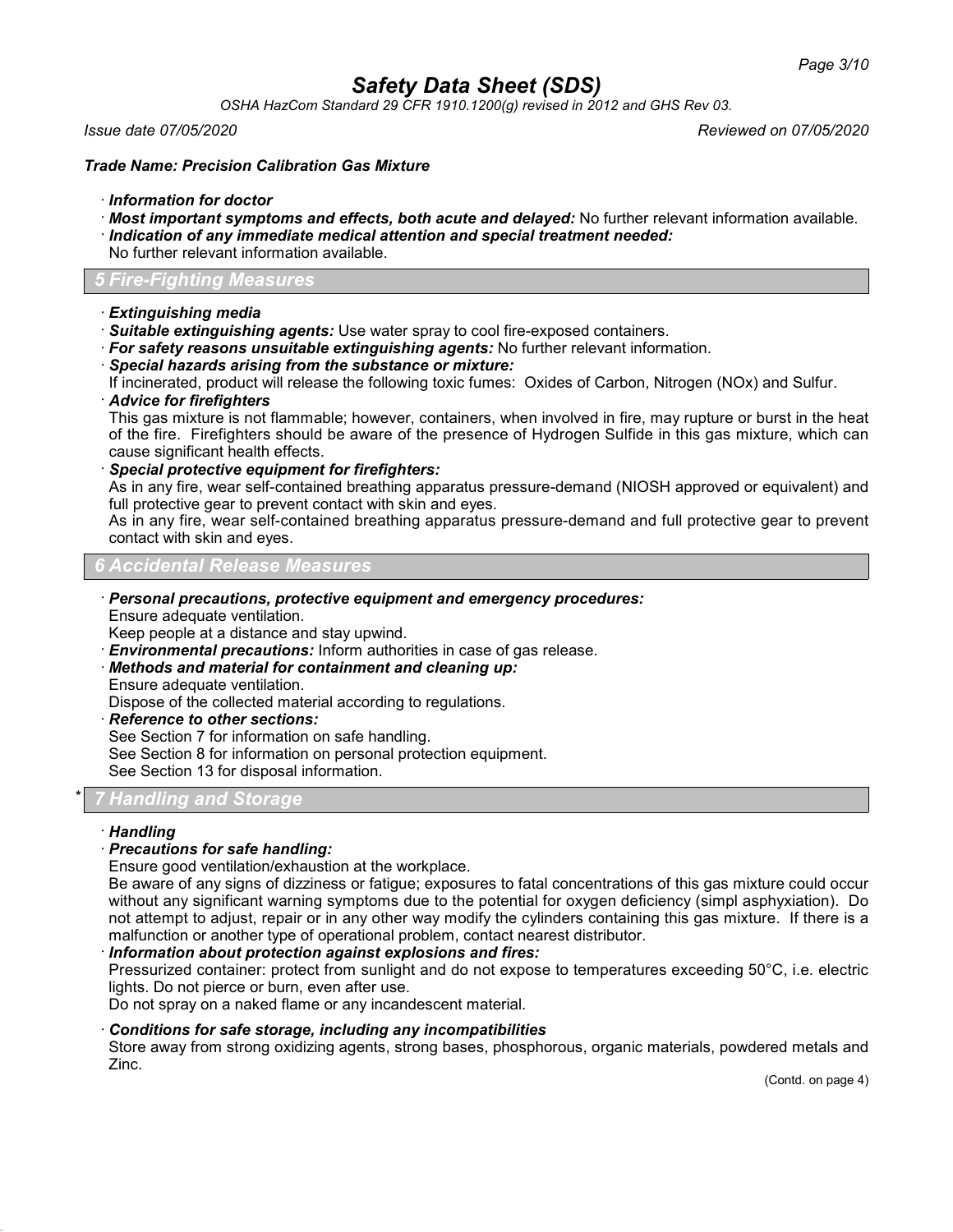*OSHA HazCom Standard 29 CFR 1910.1200(g) revised in 2012 and GHS Rev 03.*

#### *Issue date 07/05/2020 Reviewed on 07/05/2020*

#### *Trade Name: Precision Calibration Gas Mixture*

· *Storage*

#### · *Requirements to be met by storerooms and receptacles:*

Store in a cool location.

Cylinders should be firmly secured to prevent falling or being knocked over. Cylinders must be protected from the environment, and preferably kept at room temperature. Cylinders should be stored in dry, well-ventilated areas, away from sources of heat, ignition, and direct sunlight. Protect cylinders against physical damage. Full and empty cylinders should be segregated. Use a "first-in, first-out" inventory system to prevent full containers freom being stored for long periods of time.

· *Information about storage in one common storage facility:* Not required.

· *Further information about storage conditions:*

Keep receptacle tightly sealed.

Store in cool, dry conditions in well sealed receptacles.

Specific end use(s): No further relevant information available.

## *8 Exposure Controls/Personal Protection*

· *Additional information about design of technical systems:* No further data; see section 7.

#### · *Control parameters:*

### · *Components with occupational exposure limits:*

The following constituents are the only constituents of the product which have a PEL, TLV or other recommended exposure limit.

At this time, the remaining constituents have no known exposure limits.

|       | 7727-37-9 Nitrogen                                                                                                          |
|-------|-----------------------------------------------------------------------------------------------------------------------------|
|       | TLV withdrawn TLV, see App. F; simple asphyxiant                                                                            |
|       | <b>74-82-8 Methane</b>                                                                                                      |
|       | TLV   refer to Appendix F, 1000ppm                                                                                          |
|       | 630-08-0 Carbon Monoxide                                                                                                    |
|       | PEL Long-term value: 55 mg/m <sup>3</sup> , 50 ppm                                                                          |
| REL I | Long-term value: 40 mg/m <sup>3</sup> , 35 ppm<br>Ceiling limit value: 229 mg/m <sup>3</sup> , 200 ppm                      |
|       | TLV Long-term value: $29 \text{ mg/m}^3$ , $25 \text{ ppm}$<br>BEI                                                          |
|       | 124-38-9 Carbon Dioxide                                                                                                     |
|       | PEL Long-term value: 9000 mg/m <sup>3</sup> , 5000 ppm                                                                      |
| REL I | Short-term value: $54,000$ mg/m <sup>3</sup> , 30,000 ppm<br>Long-term value: $9000$ mg/m <sup>3</sup> , 5000 ppm           |
| TLV I | Short-term value: 54,000 mg/m <sup>3</sup> , 30,000 ppm<br>Long-term value: $9000$ mg/m <sup>3</sup> , 5000 ppm             |
|       | 7783-06-4 Hydrogen Sulfide                                                                                                  |
|       | PEL Ceiling limit value: 20; 50* ppm<br>*10-min peak; once per 8-hr shift                                                   |
| REL   | Ceiling limit value: $15*$ mg/m <sup>3</sup> , $10*$ ppm<br>$*10$ -min                                                      |
|       | TLV Short-term value: 7 mg/m <sup>3</sup> , 5 ppm<br>Long-term value: $1.4 \text{ mg/m}^3$ , 1 ppm                          |
|       | Additional information: The lists that were valid during the creation of this SDS were used as basis.<br>(Contd. on page 5) |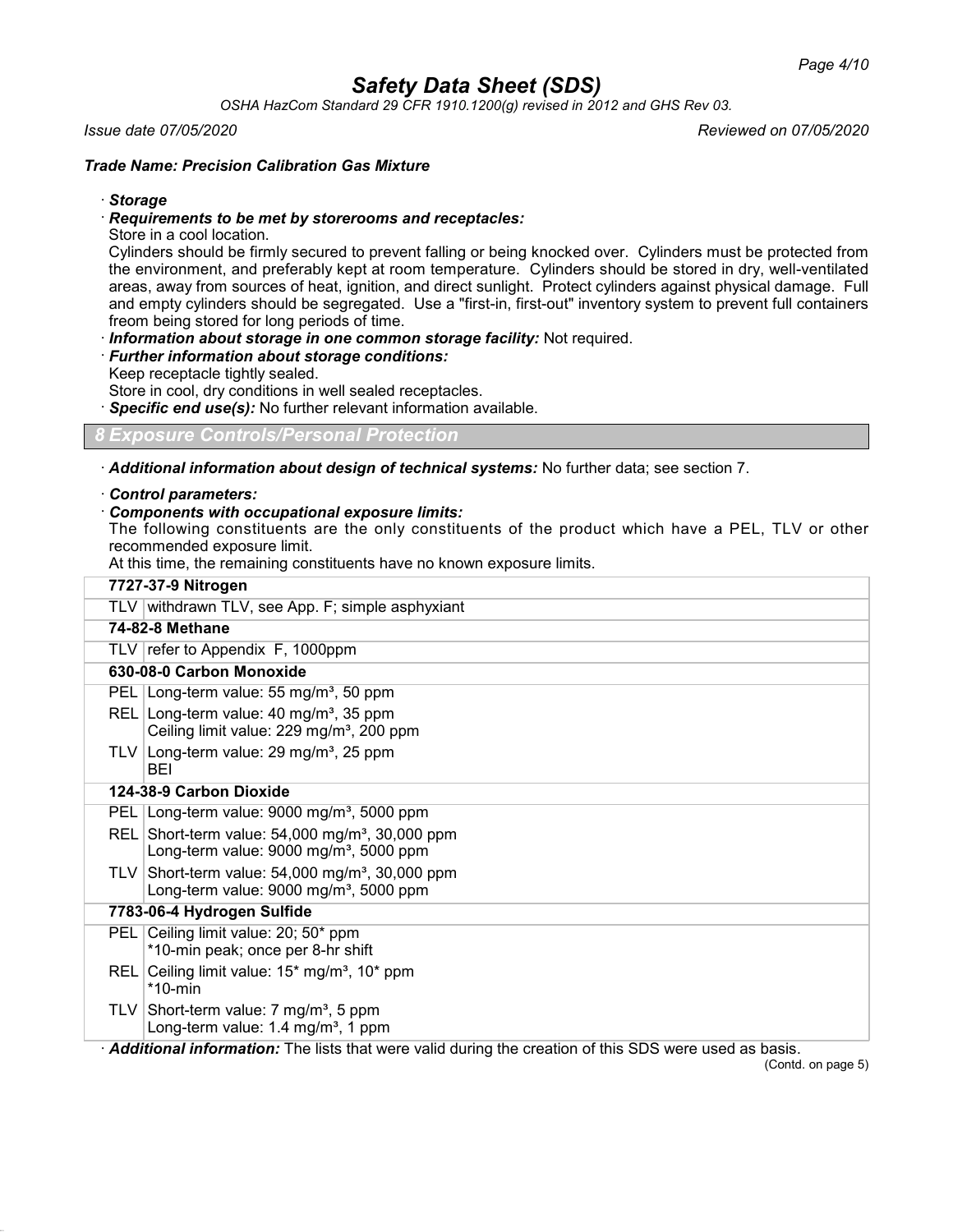*OSHA HazCom Standard 29 CFR 1910.1200(g) revised in 2012 and GHS Rev 03.*

*Issue date 07/05/2020 Reviewed on 07/05/2020*

### *Trade Name: Precision Calibration Gas Mixture*

- · *Exposure controls:*
- · *Personal protective equipment*
- · *General protective and hygienic measures:* Keep away from foodstuffs, beverages and feed. Wash hands before breaks and at the end of work.
- · *Breathing equipment:*



Suitable respiratory protective device recommended.

- · *Protection of hands:* Not required.
- · *Material of gloves:* Not applicable.
- · *Penetration time of glove material:* Not applicable.
- · *Eye protection:* Not required.

### *9 Physical and Chemical Properties*

#### · *Information on basic physical and chemical properties*

| $\cdot$ Information on basic physical and chemical properties<br><b>General Information</b> |                                   |
|---------------------------------------------------------------------------------------------|-----------------------------------|
| · Appearance:<br>Form:                                                                      | Gaseous                           |
| Color:                                                                                      | Clear, colorless                  |
| · Odor:                                                                                     | Mild                              |
|                                                                                             | Mild                              |
| · Odor threshold:                                                                           | Not determined.                   |
| · pH-value:                                                                                 | Not available                     |
| <b>Change in condition</b>                                                                  |                                   |
| <b>Melting point/Melting range:</b>                                                         | Not determined.                   |
| <b>Boiling point/Boiling range:</b>                                                         | Not determined.                   |
| · Flash point:                                                                              | None                              |
| · Flammability (solid, gaseous):                                                            | Not determined.                   |
| · Decomposition temperature:                                                                | Not determined.                   |
| · Auto igniting:                                                                            | Product is not self-igniting.     |
| · Danger of explosion:                                                                      | Not determined.                   |
| · Explosion limits:                                                                         |                                   |
| Lower:                                                                                      | Not determined.                   |
| <b>Upper:</b>                                                                               | Not determined.                   |
| · Vapor pressure:                                                                           | Not determined.                   |
| · Density:                                                                                  |                                   |
| <b>Relative density:</b>                                                                    | Not determined.                   |
| Vapor density:                                                                              | Not determined.                   |
| <b>Evaporation rate:</b>                                                                    | Not applicable.                   |
| · Solubility in / Miscibility with:                                                         |                                   |
| Water:                                                                                      | Not miscible or difficult to mix. |
|                                                                                             |                                   |

· *Partition coefficient (n-octanol/water):* Not determined.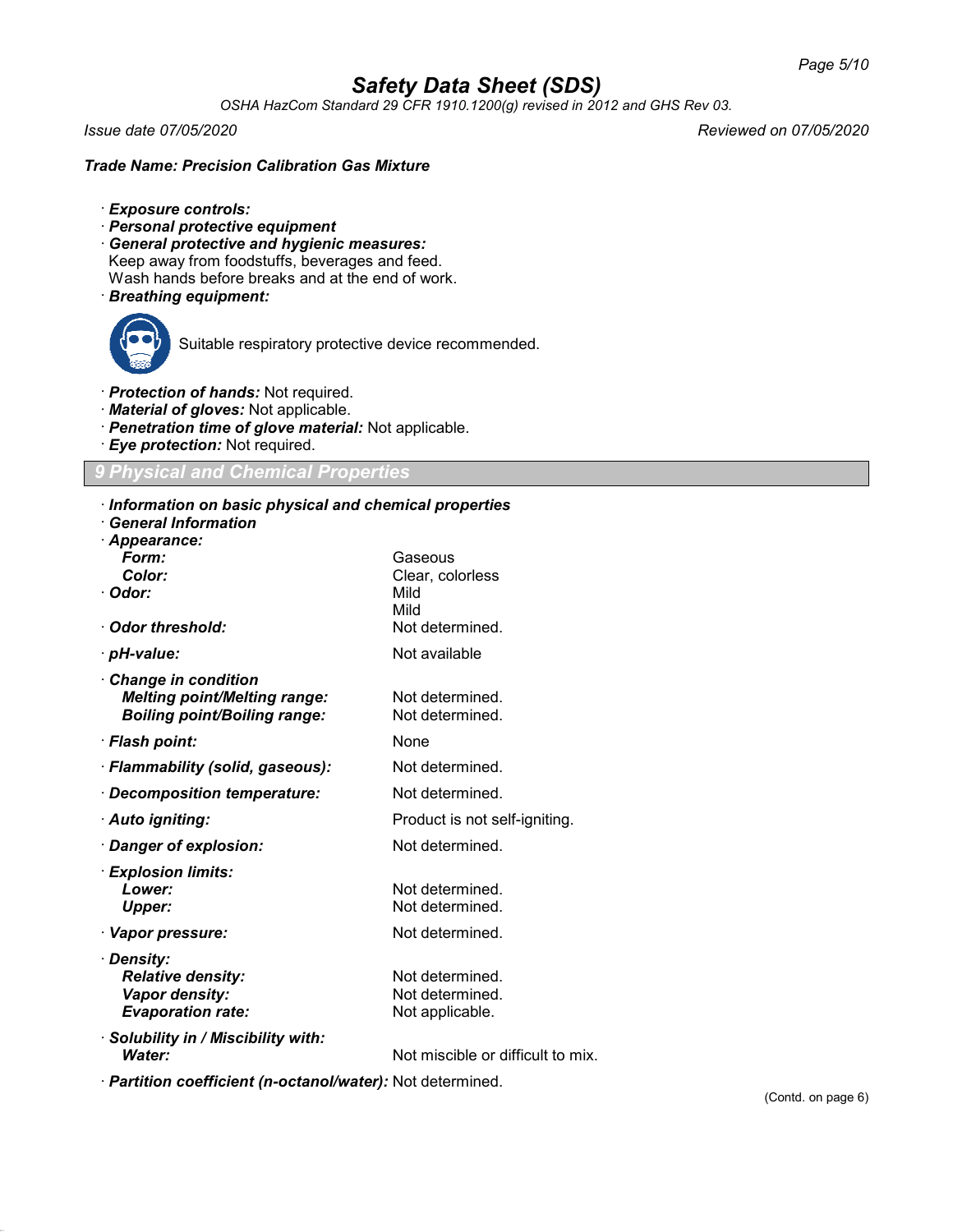*OSHA HazCom Standard 29 CFR 1910.1200(g) revised in 2012 and GHS Rev 03.*

· *Viscosity:*

*Issue date 07/05/2020 Reviewed on 07/05/2020*

### *Trade Name: Precision Calibration Gas Mixture*

| · VISCOSITY:<br>Dynamic:<br><b>Kinematic:</b>                        | Not determined.<br>Not determined.                    |  |
|----------------------------------------------------------------------|-------------------------------------------------------|--|
| · Solvent content:<br><b>Organic solvents:</b><br>Other information: | $0.0\%$<br>No further relevant information available. |  |
| <b>0 Stability and Reactivity</b>                                    |                                                       |  |

· *Reactivity:* Stable under normal conditions.

- · *Chemical stability:* Stable under normal conditions.
- · *Thermal decomposition / conditions to be avoided:* No decomposition if used according to specifications.
- · *Possibility of hazardous reactions:* No dangerous reactions known.
- · *Conditions to avoid:* No further relevant information available.
- · *Incompatible materials:*

Strong oxidizing agents, strong bases, phosphorous, organic materials, powdered metals and Zinc.

· *Hazardous decomposition products:* Oxides of Carbon, Nitrogen (NOx) and Sulfur.

#### *11 Toxicological Information*

· *Information on toxicological effects:*

| · Acute toxicity: |                                                                                                                                                                  |                                                                                                  |
|-------------------|------------------------------------------------------------------------------------------------------------------------------------------------------------------|--------------------------------------------------------------------------------------------------|
|                   |                                                                                                                                                                  | $\cdot$ LD/LC50 values that are relevant for classification:                                     |
|                   | 630-08-0 Carbon Monoxide                                                                                                                                         |                                                                                                  |
|                   | Inhalative $\lfloor$ LC50/4 h                                                                                                                                    | 7520 mg/l (Rat)                                                                                  |
| 74-82-8 Methane   |                                                                                                                                                                  |                                                                                                  |
|                   | Inhalative⊺LC50/4 h_                                                                                                                                             | 217 mg/l (Mouse)                                                                                 |
|                   | 7783-06-4 Hydrogen Sulfide                                                                                                                                       |                                                                                                  |
|                   | Inhalative $LC50/4 h$                                                                                                                                            | 634 mg/l (Mouse)                                                                                 |
|                   |                                                                                                                                                                  | 444 mg/l (Rat)                                                                                   |
|                   |                                                                                                                                                                  | LC50/96 hours $0.016$ mg/l (Pimephales)                                                          |
| preparations:     | · Primary irritant effect:<br>$\cdot$ On the skin: No irritating effect.<br>$\cdot$ On the eye: No irritating effect.<br>· Additional toxicological information: | The product shows the following dangers according to internally approved calculation methods for |

Harmful

#### · *Carcinogenic categories:*

- · *IARC (International Agency for Research on Cancer):*
- Group 1 Carcinogenic to humans
- Group 2A Probably carcinogenic to humans
- Group 2B Possibly carcinogenic to humans
- Group 3 Not classifiable as to its carcinogenicity to humans
- Group 4 Probably not carcinogenic to humans

None of the ingredients are listed.

#### · *NTP (National Toxicology Program):*

None of the ingredients are listed.

(Contd. on page 7)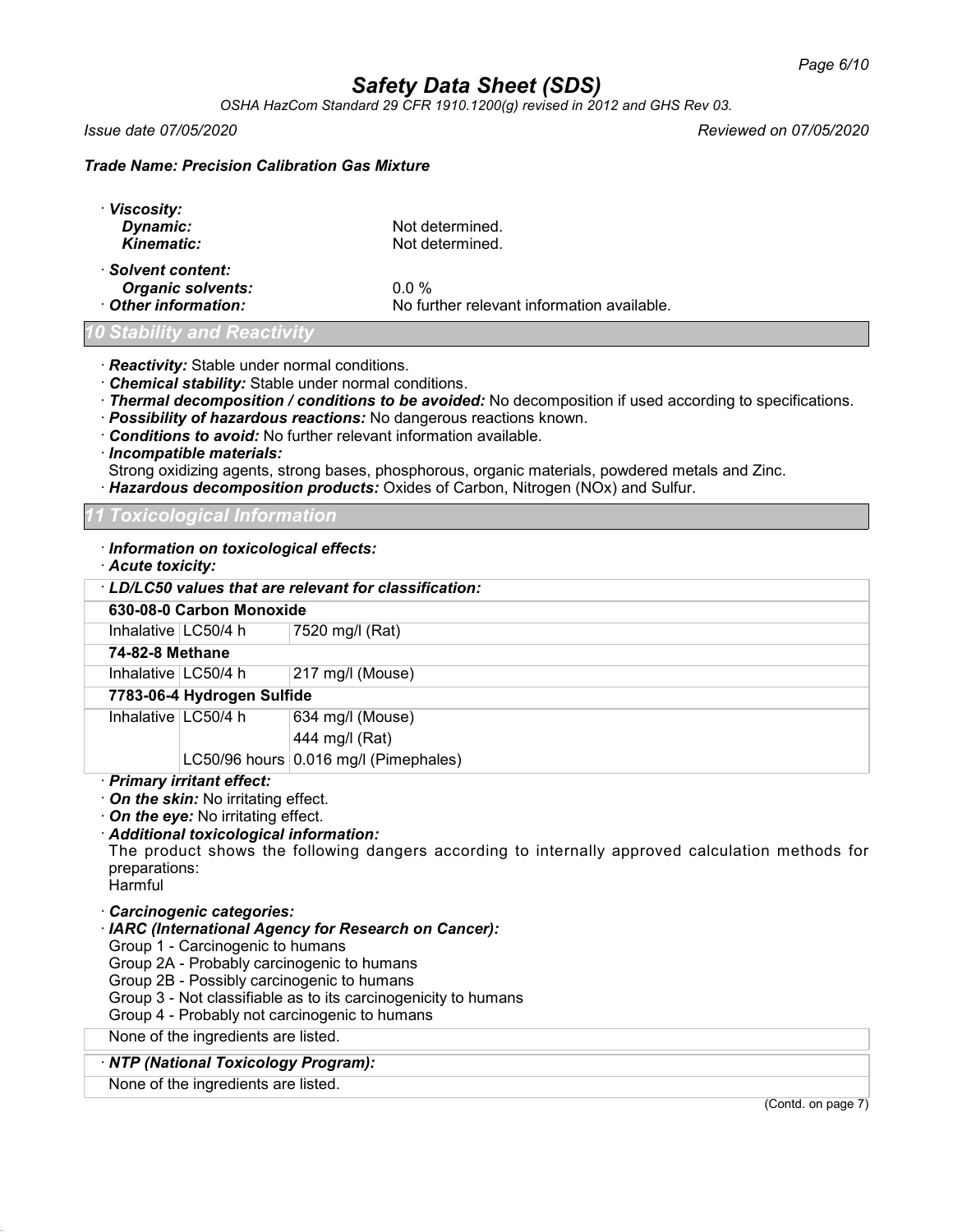*OSHA HazCom Standard 29 CFR 1910.1200(g) revised in 2012 and GHS Rev 03.*

*Issue date 07/05/2020 Reviewed on 07/05/2020*

*Trade Name: Precision Calibration Gas Mixture*

### · *OSHA-Ca (Occupational Safety & Health Administration):*

None of the ingredients are listed.

### *12 Ecological Information*

- · *Toxicity:* The hazards for the aquatic environment are unknown.
- · *Aquatic toxicity:* No further relevant information available.
- · *Persistence and degradability:* No further relevant information available.
- · *Behavior in environmental systems:*
- · *Bioaccumulative potential:* No further relevant information available.
- · *Mobility in soil:* No further relevant information available.
- · *Additional ecological information:*
- · *General notes:* Generally not hazardous for water.
- · *Results of PBT and vPvB assessment:*
- · *PBT:* Not applicable.
- · *vPvB:* Not applicable.
- · *Other adverse effects:* No further relevant information available.

### *13 Disposal Considerations*

- · *Waste treatment methods*
- · *Recommendation:*

Release all residual gas pressure in a well ventilated area. Verify the cylinder is completely empty (0 PSIG). Remove or cover any hazard labels. Return empty supplier for recycling.

NOTE: Check with the local waste authority before placing any gas cylinder into a waste container for pickup. GASCO encourages the consumer to return all cylinders.

· *Waste disposal key:* The U.S. EPA has not published waste numbers for this product's components.

· *Uncleaned packaging*

· *Recommendation:* Return cylinder and unused product to supplier.

## *14 Transport Information*

- · *UN-Number:*
- · *DOT, ADR/ADN, IMDG, IATA* UN1956
- · *UN proper shipping name:*
- 
- 
- 
- · *Transport hazard class(es):*

· *DOT*



· *Class:* 2.2 · *Label:* 2.2

**DOT** Compressed gas, n.o.s.<br>**ADR/ADN** COMPRESSED COMPRESSED COMPRESSED OF SALE COMPRESSED OF SALE COMPRESSED OF SALE COMPRESSED OF SALE COMP · *ADR/ADN* UN1956 Compressed gas, n.o.s. · *IMDG, IATA* COMPRESSED GAS, N.O.S.

(Contd. on page 8)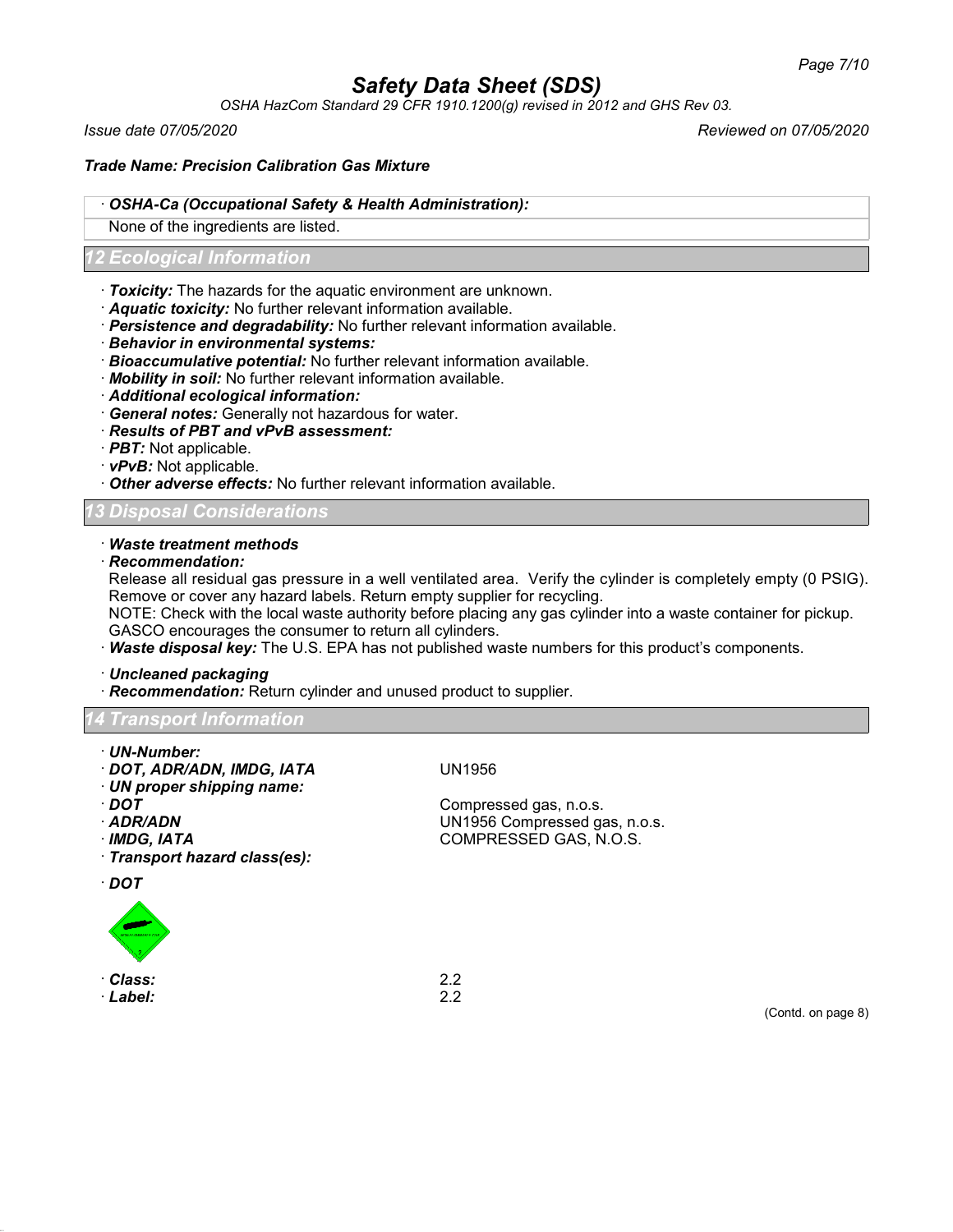*OSHA HazCom Standard 29 CFR 1910.1200(g) revised in 2012 and GHS Rev 03.*

*Issue date 07/05/2020 Reviewed on 07/05/2020*

## *Trade Name: Precision Calibration Gas Mixture*

| · ADR/ADN                                                         |                                                                                                 |
|-------------------------------------------------------------------|-------------------------------------------------------------------------------------------------|
|                                                                   |                                                                                                 |
| Class:<br>· Label:                                                | 2.21A<br>2.2                                                                                    |
| · IMDG, IATA                                                      |                                                                                                 |
|                                                                   |                                                                                                 |
| Class:                                                            | 2.2                                                                                             |
| · Label:<br>· Packing group:                                      | 2.2                                                                                             |
| · DOT, ADR/ADN, IMDG, IATA                                        | <b>Non-Regulated Material</b>                                                                   |
| · Environmental hazards:                                          | Not applicable.                                                                                 |
| <b>Special precautions for user:</b>                              | Not applicable.                                                                                 |
| · Hazard identification number (Kemler code): 20<br>· EMS Number: | $F-C, S-V$                                                                                      |
| Transport in bulk according to Annex II of                        |                                                                                                 |
| <b>MARPOL73/78 and the IBC Code:</b>                              | Not applicable.                                                                                 |
| · Transport/Additional information:                               |                                                                                                 |
| $\cdot$ DOT                                                       |                                                                                                 |
| · Quantity limitations:                                           | On passenger aircraft/rail: 75 kg                                                               |
|                                                                   | On cargo aircraft only: 150 kg                                                                  |
| · ADR/ADN                                                         |                                                                                                 |
| · Excepted quantities (EQ):                                       | Code: E1<br>Maximum net quantity per inner packaging: 30 ml                                     |
|                                                                   | Maximum net quantity per outer packaging: 1000 ml                                               |
| · IMDG                                                            |                                                                                                 |
| · Limited quantities (LQ):                                        | 120 ml                                                                                          |
| · Excepted quantities (EQ):                                       | Code: E1                                                                                        |
|                                                                   | Maximum net quantity per inner packaging: 30 ml                                                 |
| · UN "Model Regulation":                                          | Maximum net quantity per outer packaging: 1000 ml<br>UN1956, Compressed gas, n.o.s., 2.2        |
|                                                                   |                                                                                                 |
| 5 Regulatory Information                                          |                                                                                                 |
|                                                                   | Safety, health and environmental regulations/legislation specific for the substance or mixture: |

· *SARA (Superfund Amendments and Reauthorization):*

|                    | Section 355 (extremely hazardous substances):     |
|--------------------|---------------------------------------------------|
|                    | 7783-06-4 Hydrogen Sulfide                        |
|                    | · Section 313 (Specific toxic chemical listings): |
|                    | 7783-06-4 Hydrogen Sulfide                        |
|                    | · TSCA (Toxic Substances Control Act):            |
| 7727-37-9 Nitrogen |                                                   |
|                    | (Contd. on page 9)                                |
|                    |                                                   |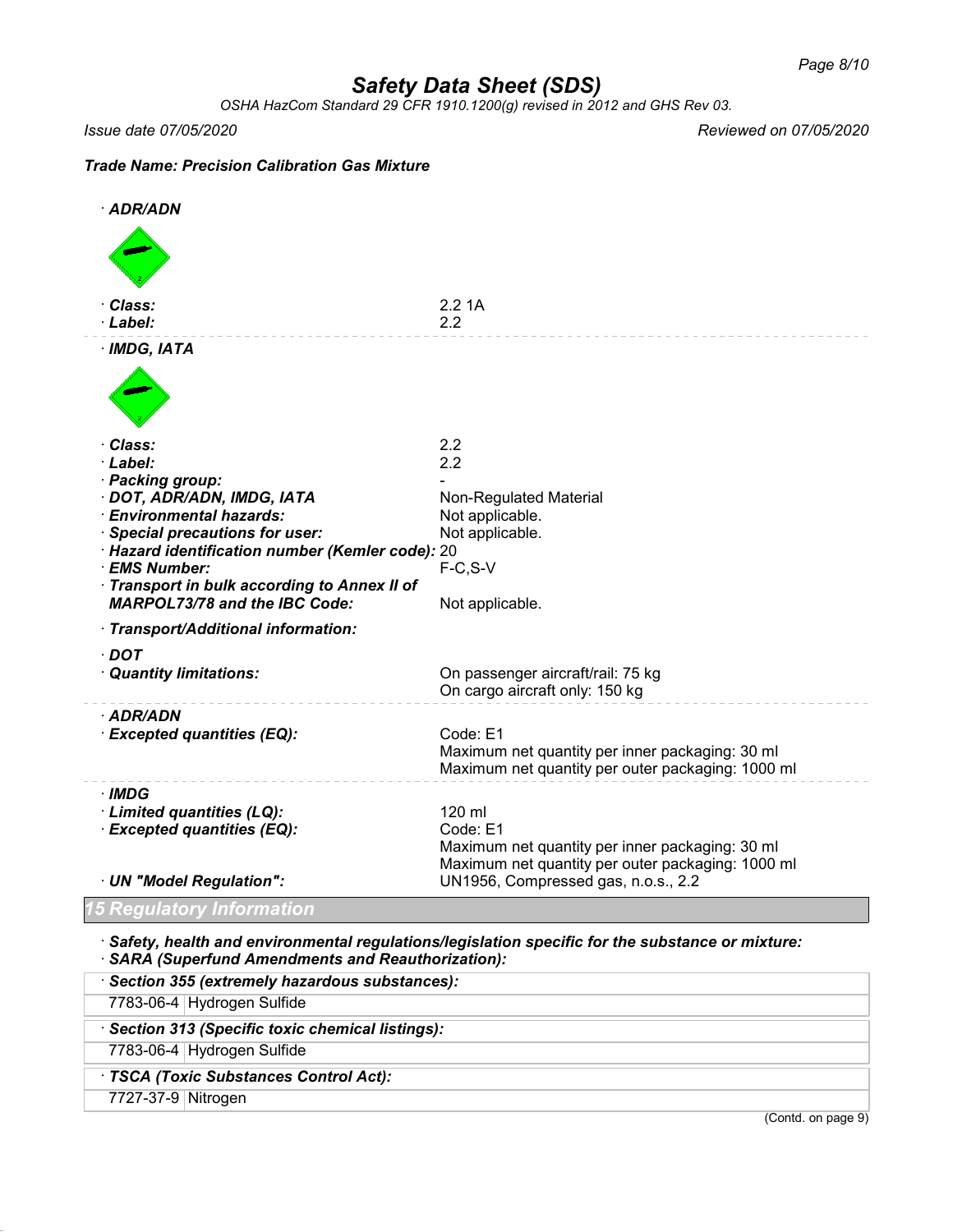*OSHA HazCom Standard 29 CFR 1910.1200(g) revised in 2012 and GHS Rev 03.*

*Issue date 07/05/2020 Reviewed on 07/05/2020*

### *Trade Name: Precision Calibration Gas Mixture*

| 7782-44-7   Oxygen                               |                                                             |               |  |  |
|--------------------------------------------------|-------------------------------------------------------------|---------------|--|--|
|                                                  | 124-38-9 Carbon Dioxide                                     |               |  |  |
|                                                  | 74-82-8 Methane                                             |               |  |  |
|                                                  | 630-08-0 Carbon Monoxide                                    |               |  |  |
|                                                  | 7783-06-4 Hydrogen Sulfide                                  |               |  |  |
|                                                  | California Proposition 65:                                  |               |  |  |
|                                                  | Chemicals known to cause cancer:                            |               |  |  |
|                                                  | None of the ingredients are listed.                         |               |  |  |
|                                                  | Chemicals known to cause reproductive toxicity for females: |               |  |  |
|                                                  | None of the ingredients are listed.                         |               |  |  |
|                                                  | Chemicals known to cause reproductive toxicity for males:   |               |  |  |
|                                                  | None of the ingredients are listed.                         |               |  |  |
| Chemicals known to cause developmental toxicity: |                                                             |               |  |  |
|                                                  | None of the ingredients are listed.                         |               |  |  |
|                                                  | · New Jersey Right-to-Know List:                            |               |  |  |
|                                                  | All ingredients are listed.                                 |               |  |  |
|                                                  | · New Jersey Special Hazardous Substance List:              |               |  |  |
|                                                  | 74-82-8 Methane                                             | F4            |  |  |
|                                                  | 630-08-0 Carbon Monoxide                                    | <b>TE, F4</b> |  |  |
|                                                  | 7783-06-4 Hydrogen Sulfide                                  | F4            |  |  |
|                                                  | · Pennsylvania Right-to-Know List:                          |               |  |  |
|                                                  | All ingredients are listed.                                 |               |  |  |
|                                                  | · Pennsylvania Special Hazardous Substance List:            |               |  |  |
|                                                  | 630-08-0 Carbon Monoxide                                    | E             |  |  |
|                                                  | 7783-06-4 Hydrogen Sulfide                                  | E             |  |  |
|                                                  | Carcinogenic categories:                                    |               |  |  |
| <b>EPA (Environmental Protection Agency):</b>    |                                                             |               |  |  |

7783-06-4 Hydrogen Sulfide I

· *TLV (Threshold Limit Value established by ACGIH):*

None of the ingredients are listed.

· *NIOSH-Ca (National Institute for Occupational Safety and Health):*

None of the ingredients are listed.

· *GHS label elements*

The product is classified and labeled according to the Globally Harmonized System (GHS). · *Hazard pictograms:*



· *Signal word:* Warning

· *Hazard statements:*

H280 Contains gas under pressure; may explode if heated. H332 Harmful if inhaled.

May displace oxygen and cause rapid suffocation.